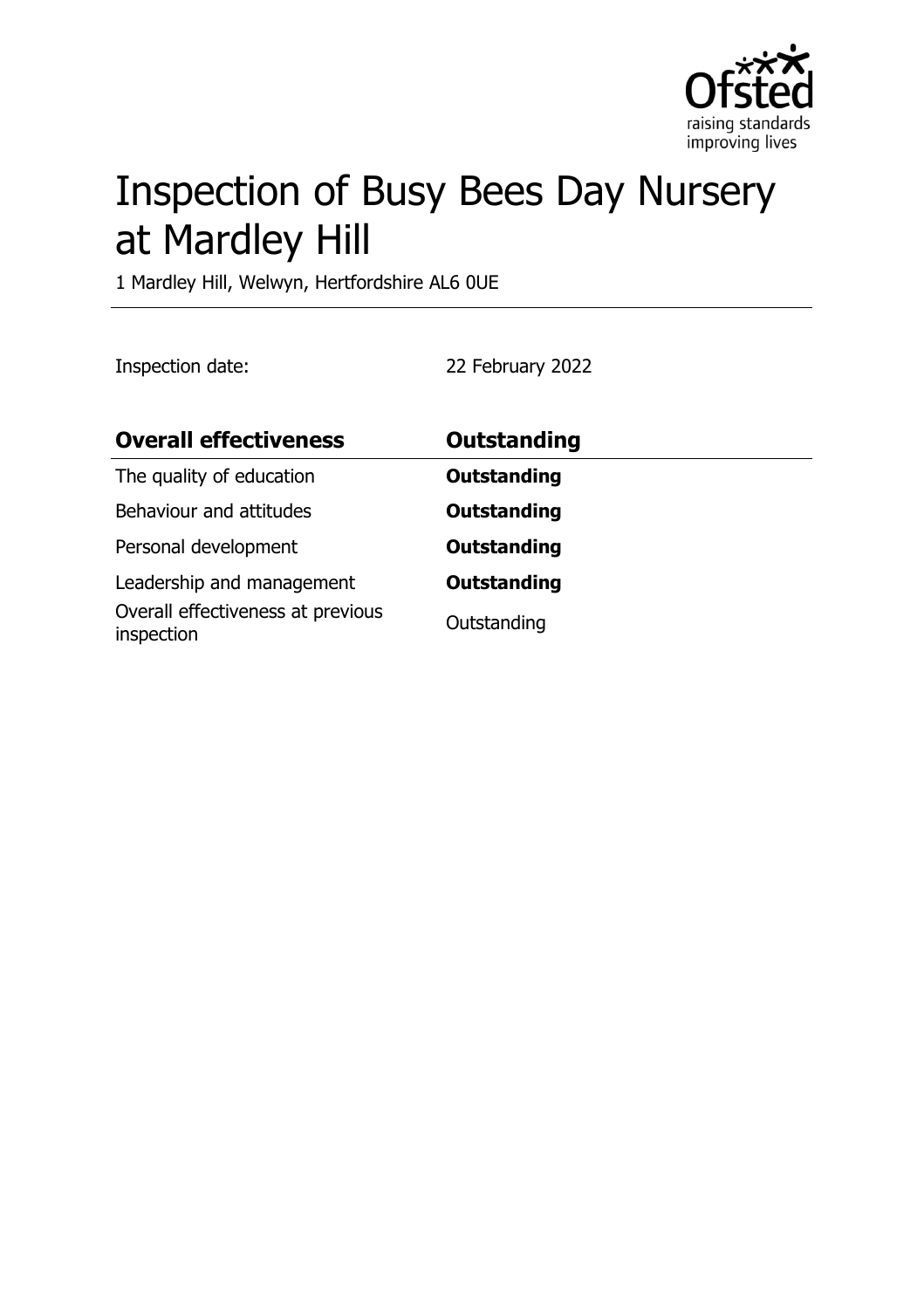

# **What is it like to attend this early years setting?**

### **The provision is outstanding**

Children arrive eager and motivated for the day. They start to explore the 'table of interest' as nurturing staff greet them. Babies practise their growing physical skills as they explore the calm, inviting space. Children demonstrate excellent independence skills and confidence. They play in the woodland area of the garden, discover bugs and enjoy a parachute game with staff. Children are focused and engaged in the activities they choose, and those led by staff. They receive consistent support from staff that helps to engage them in thought-provoking conversations. For instance, when older children play with the toy cars, the staff ask what the transport of the future might be. This ignites their curiosity and imagination, as children enthuse about flying cars. Younger children enjoy reading a book about a caterpillar. Staff explain the difference between the chrysalis, as the life form, and the cocoon, as the home around the caterpillar.

The entire staff team has the highest expectations for all children. They ensure that no child is left behind. This is particularly significant for children with additional needs and/or disabilities. Children's behaviour is exemplary. They have a clear understanding of what is expected of them, interact with each other with kindness and are sensitive to each other's needs. For example, children recognise when their friends look upset.

## **What does the early years setting do well and what does it need to do better?**

- $\blacksquare$  The inspirational centre director and staff are highly skilled and dedicated to providing high-quality teaching and learning experiences for all children. The centre director knows the children, families and her team exceptionally well. Staff say that the nursery is a wonderful place to work, where children come first. The staff benefit from excellent training opportunities that help to develop their expert skills and qualifications even further. Staff have used recent training to help them identify any children with speech delay and plan effectively to support them.
- $\blacksquare$  Children consistently show happiness and engagement through their play and experiences. They are enthusiastic learners who are keen to join in with everything. For example, children demonstrate excellent early writing skills as they draw pictures to represent the quantity displayed on a number line. Some children easily count beyond 10 and staff extend this further, such as by introducing simple mathematical problems to solve.
- All staff use what they know children can do already to support how they plan for what they need to learn next. Staff expertly and consistently extend children's learning, including those children with special educational needs and/or disabilities. Staff nurture the skills children need to be ready for the next stage in their learning. For instance, babies learn to feed themselves at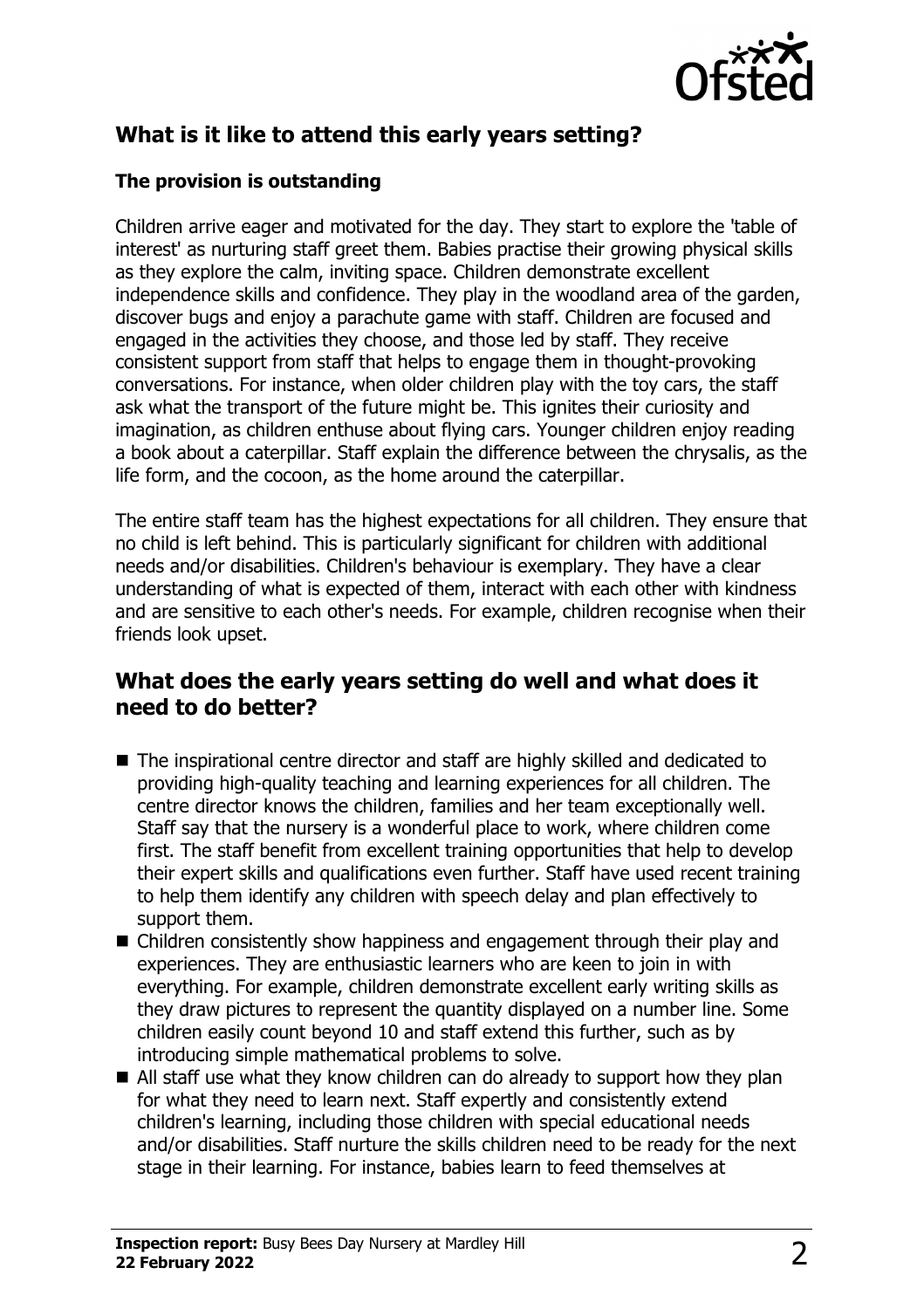

mealtimes, while older children serve their own food and drinks.

- Children demonstrate excellent language skills. Staff consistently model exceptional speaking skills and encourage children to listen carefully. They provide opportunities for children to learn new words. Babies show good levels of concentration as they copy actions as staff sing nursery rhymes. Older children's language is extended at every opportunity. For instance, when children play with the magnetic trains, staff introduce words such as 'north and south pole', 'attract and repel'. Children learn when they place the north pole of one magnet near the south pole of another magnet they stick together, but the same poles will not.
- $\blacksquare$  Children have an exceptional understanding of how to keep themselves safe and healthy. Toddlers talk clearly about the importance of washing their hands because of hidden germs. During lunch, children discuss the ingredients in their cooked food and how this gives them energy for later. They know that drinking plenty of water helps to keep them hydrated.
- $\blacksquare$  Staff teach children to make decisions, express their views and to be kind to each other. Babies and young children turn to staff to support them when they face challenges. Staff skilfully give them strategies they need to work together and to form successful friendships. For instance, when a child complains her friend is not sharing, staff encourage children to think of a solution. Together, children decide to divide the box of cars into two groups, so everyone can play.
- $\blacksquare$  Parents cannot praise the nursery highly enough. They state that they receive regular and precise communication from staff. Parents say that they know what their children are doing every day and know how they can specifically enhance their child's learning at home.

# **Safeguarding**

The arrangements for safeguarding are effective.

Staff confidently fulfil their role to protect children from harm. They know the possible indicators for child abuse and neglect. Staff know what to do should they have any concerns about a child's welfare. Leaders ensure staff receive regular training about safeguarding and child protection. Staff demonstrate a good understanding of wider safeguarding issues, such as the risks to children of being exposed to extremist ideas. Staff know what to do if they are concerned about other staff's practice and how to follow the nursery's whistle-blowing policy. Leaders follow robust recruitment processes that help to assure the suitability of adults working with children.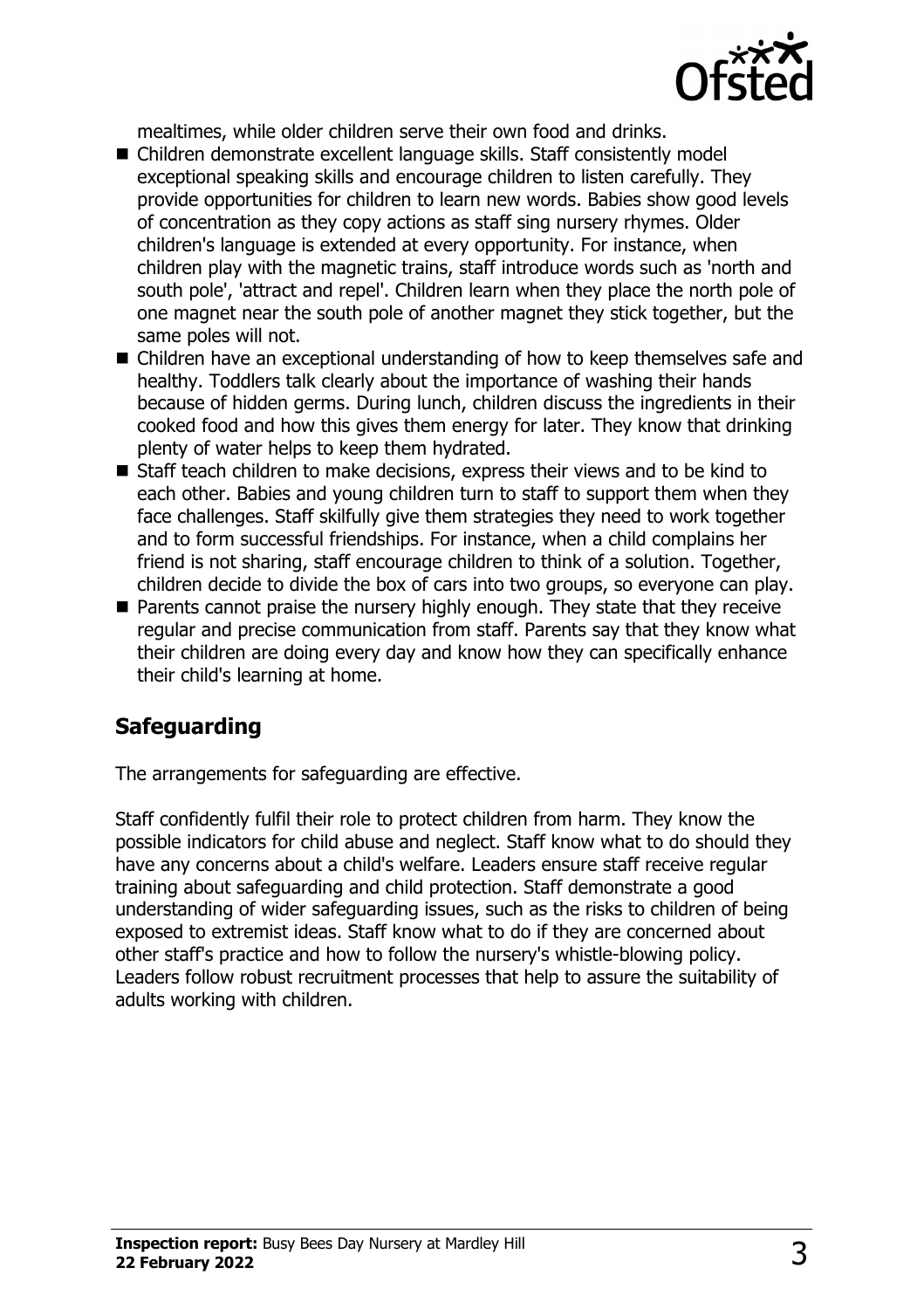

| <b>Setting details</b>                              |                                    |
|-----------------------------------------------------|------------------------------------|
| Unique reference number                             | 148131                             |
| Local authority                                     | Hertfordshire                      |
| <b>Inspection number</b>                            | 10127260                           |
| <b>Type of provision</b>                            | Childcare on non-domestic premises |
| <b>Registers</b>                                    | Early Years Register               |
| Day care type                                       | Full day care                      |
| Age range of children at time of<br>inspection      | $1$ to $4$                         |
| <b>Total number of places</b>                       | 46                                 |
| Number of children on roll                          | 86                                 |
| Name of registered person                           | <b>Busy Bees Nurseries Limited</b> |
| <b>Registered person unique</b><br>reference number | RP900821                           |
| Telephone number                                    | 01438 840138                       |
| Date of previous inspection                         | 27 October 2014                    |

# **Information about this early years setting**

Busy Bees Day Nursery at Mardley Hill registered in 1996. The nursery operates all year round, from 7.30am to 6.30pm, Monday to Friday, except for public holidays. There are 18 members of staff employed to work with children. Of these, four are unqualified, five hold an appropriate early years qualification at level 2, six at level 3, two at level 4 and one at level 5. The nursery provides funded early education for two-, three- and four-year-old children.

# **Information about this inspection**

#### **Inspector**

Lisa Topham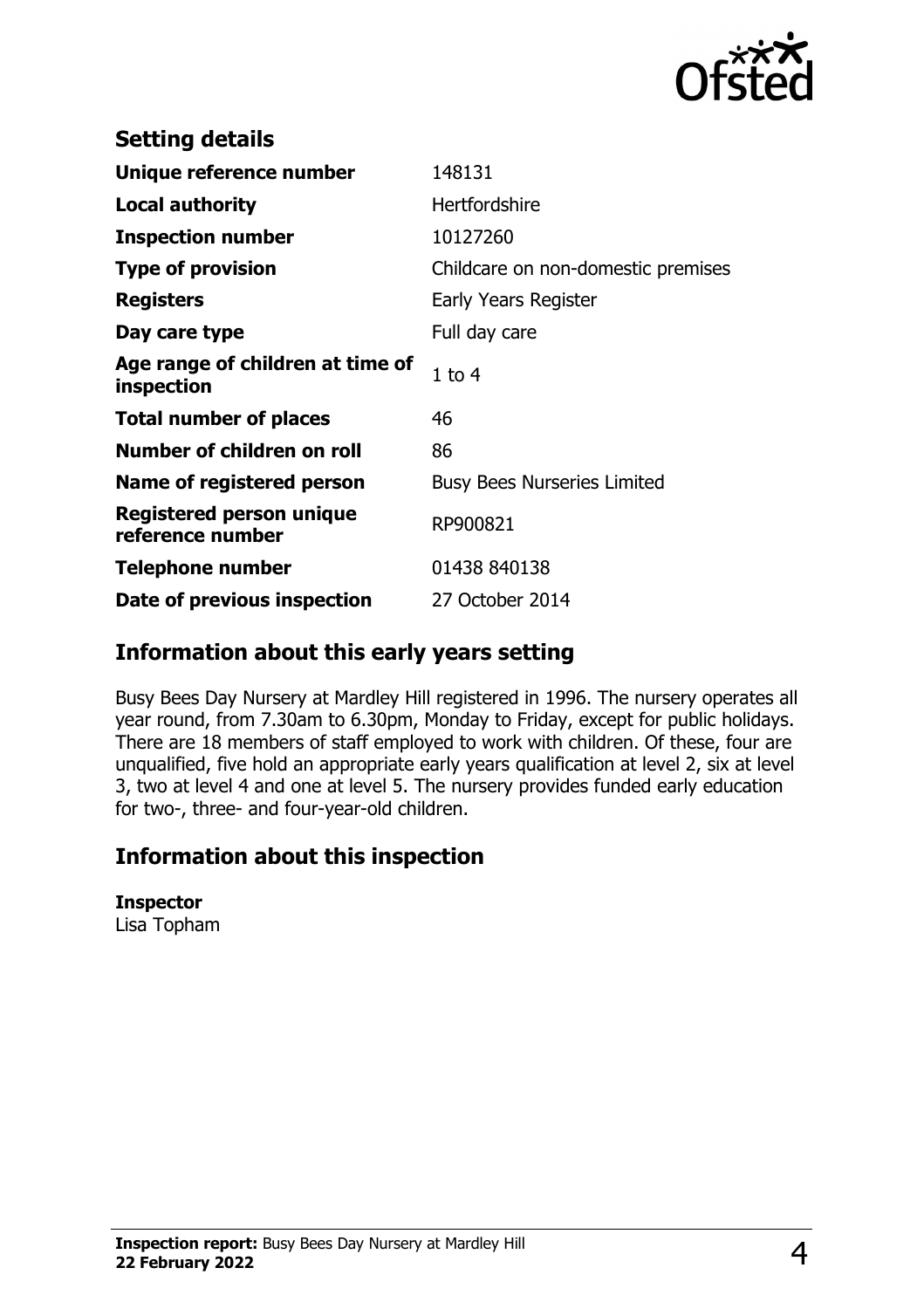

### **Inspection activities**

- $\blacksquare$  This was the first routine inspection the setting received since the COVID-19 pandemic began. The inspector discussed the impact of the pandemic with the provider and has taken that into account in their evaluation of the setting.
- The deputy manager, manager and inspector completed a learning walk together of all areas of the nursery and discussed the early years curriculum.
- $\blacksquare$  Staff spoke to the inspector during the inspection.
- $\blacksquare$  The special educational needs coordinator spoke to the inspector about how they support children with special educational needs and/or disabilities.
- The inspector observed the quality of education being provided, indoors and outdoors, and assessed the impact that this was having on children's learning.
- $\blacksquare$  The inspector carried out joint observations of group activities with the manager.
- $\blacksquare$  Parents shared their views of the setting with the inspector.
- The inspector looked at relevant documentation and reviewed evidence of the suitability of staff working in the nursery.

We carried out this inspection under sections 49 and 50 of the Childcare Act 2006 on the quality and standards of provision that is registered on the Early Years Register. The registered person must ensure that this provision complies with the statutory framework for children's learning, development and care, known as the early years foundation stage.

If you are not happy with the inspection or the report, you can [complain to Ofsted](http://www.gov.uk/complain-ofsted-report).